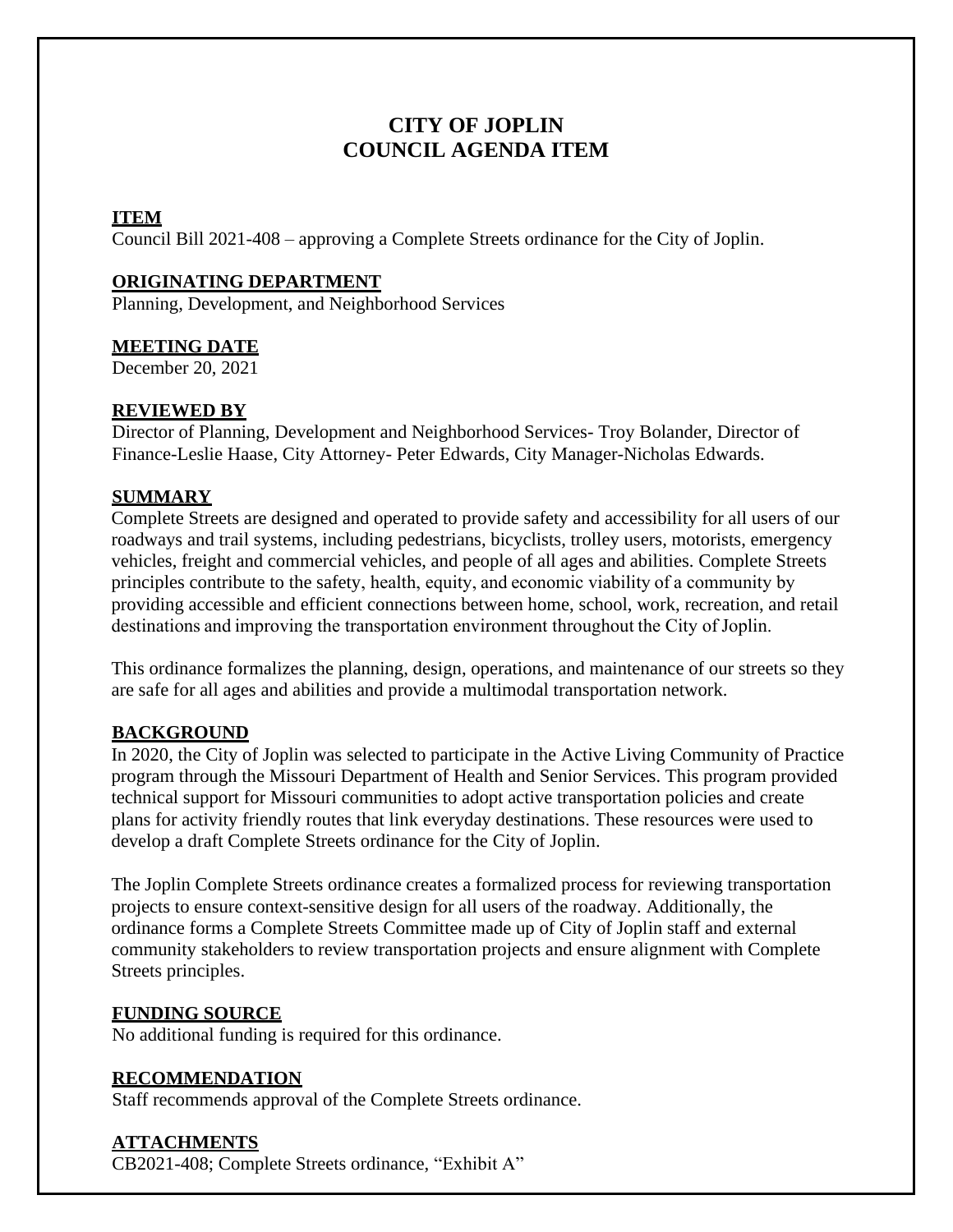# **Joplin Complete Streets Ordinance**

# **Vision and Intent**

Complete Streets are designed and operated to provide safety and accessibility for all users of our roadways and trail systems, including pedestrians, bicyclists, trolley users, motorists, emergency vehicles, freight and commercial vehicles, and people of all ages and abilities. Complete Streets principles contribute to the safety, health, equity, and economic viability of a community by providing accessible and efficient connections between home, school, work, recreation, and retail destinations and improving the transportation environment throughout the City of Joplin.

The City of Joplin intends to formalize the planning, design, operation and maintenance of streets so they are safe for all ages and abilities and provide a multimodal transportation network.

### **Diverse Users**

Joplin recognizes that users of various modes of transportation, including, but not limited to, pedestrians, bicyclists, transit users, motorists, emergency responders, freight and commercial drivers, are legitimate users of the transportation network and deserve safe facilities. "All Users" includes users of all ages and abilities.

While this ordinance applies throughout the community, Joplin shall develop plans and set goals to prioritize and ensure the successful implementation of Complete Streets in neighborhoods which have experienced historic underinvestment, poor health outcomes, or can be otherwise categorized as low-income neighborhoods. "Low-income neighborhoods" are defined as neighborhoods where 51% or more of residents are low-income.

### **Full Commitment**

The City of Joplin recognizes that all transportation projects must apply Complete Streets design principles; this shall include new projects, reconstruction, or maintenance. Joplin will, to the maximum extent practical, design, construct, maintain, and operate all streets to provide a comprehensive and integrated street network of facilities for people of all ages and abilities.

While any such Complete Streets projects are being constructed or repaired, Joplin will ensure that appropriate accommodations are provided to support the safe, reliable movement of all users within the project area, regardless of their preferred mode of transportation.

# **Clear Exceptions**

Transportation infrastructure may only be excluded where documentation and data indicate that the costs or impacts of accommodation are excessively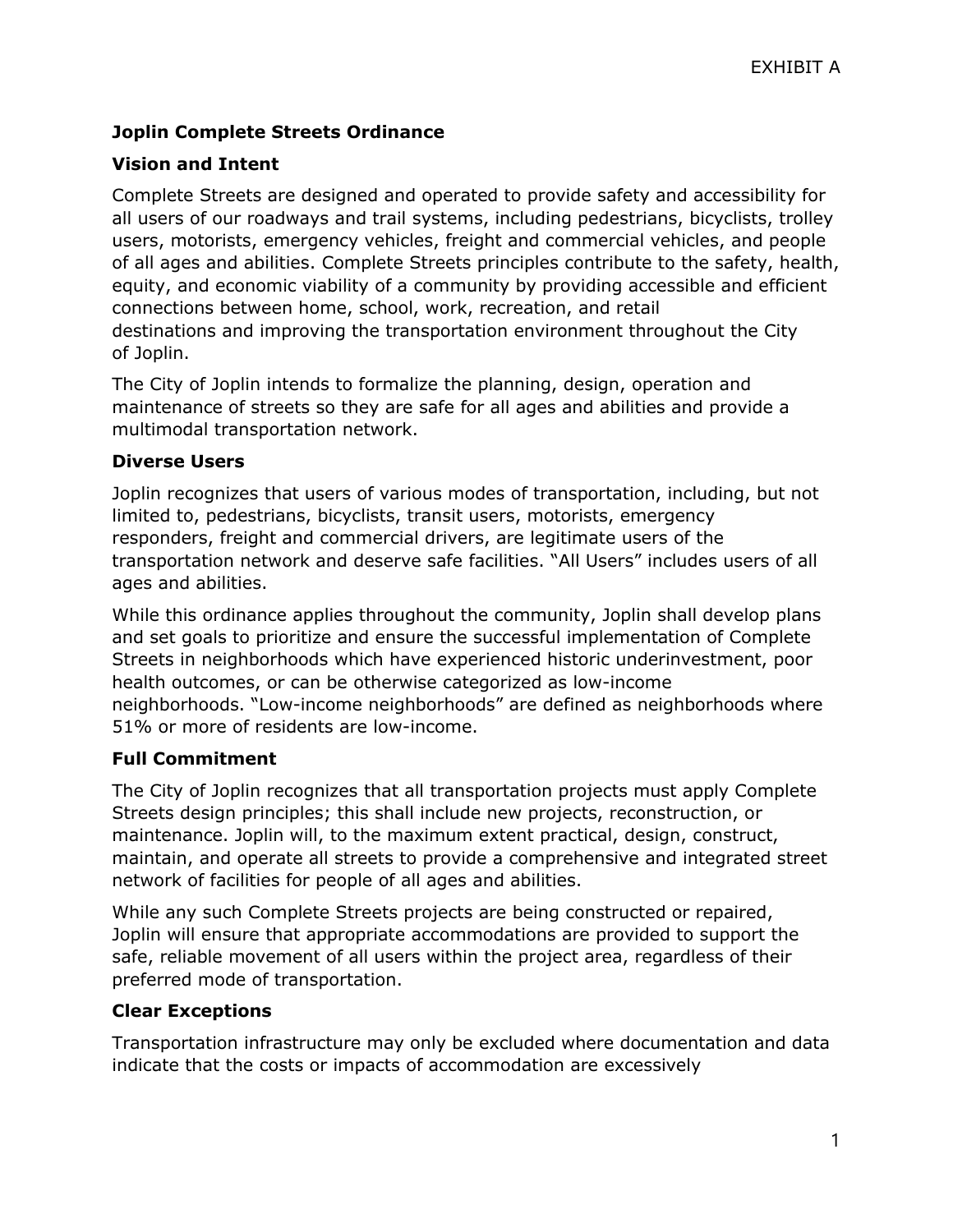disproportionate to the need or probable use or future use upon approval of the Complete Streets Committee.

Any and all documentation or data provided for the purpose of demonstrating a proposed exception must be made publicly available and identified as such via public notice at least 30 days prior to granting said exception.

### **Jurisdiction**

Implementation of the Joplin Complete Streets ordinance will be carried out cooperatively within all relative departments in Joplin and, to the greatest extent possible, among private developers, and state, regional, and federal agencies.

Joplin shall, when applicable, work to encourage collaboration across jurisdictions within its borders on appropriate projects.

Implementation of the Joplin Complete Streets ordinance will be carried out by the Complete Streets Committee. The Complete Streets Committee will be made up of internal City of Joplin staff and community members from the following groups:

- Department of Public Works
- Department of Planning, Development and Neighborhood Services
- Department of Parks and Recreation
- Department of Health
- Convention and Visitors Bureau
- Joplin Trails Coalition
- Trails and Connectivity Working Group
- 2 Representatives from neighborhoods which have experienced historic underinvestment, poor health outcomes, or can be otherwise categorized as low-income neighborhoods.

Joplin shall train pertinent staff and decision-makers on the content of Complete Streets principles and best practices for implementing policies. Such a training opportunity must occur at least once per calendar year.

### **Design**

Complete Streets design recommendations shall be incorporated into all publicly and privately funded projects, as appropriate. All transportation infrastructure and street design projects requiring funding or approval by the City of Joplin as well as projects funded by the State and/or Federal government shall adhere to Joplin's Complete Streets policy.

The Joplin Complete Streets policy will focus on developing a connected, integrated network that serves all road users. Complete Streets will be integrated into policies, planning, and design of all types of public and private projects, including new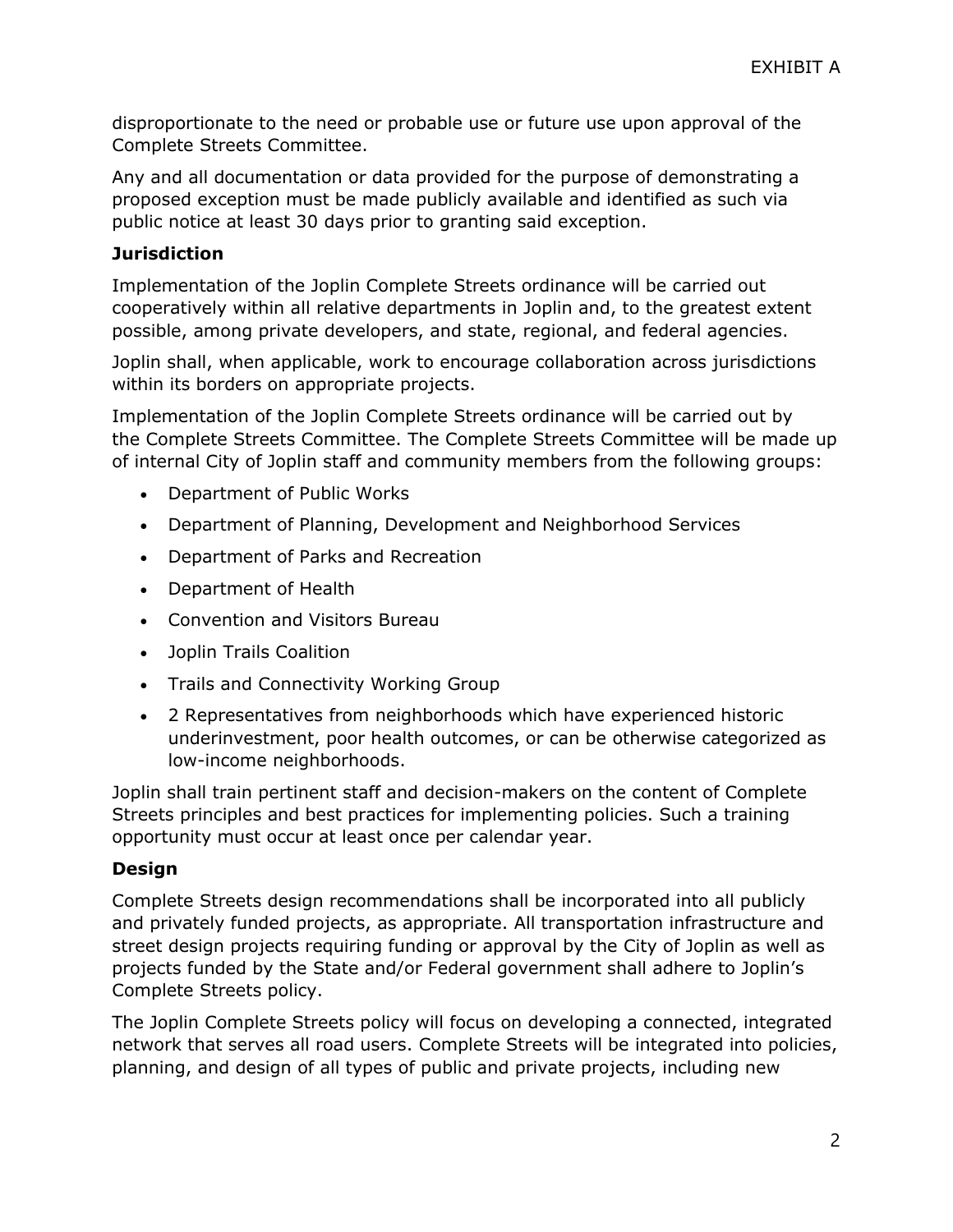construction, reconstruction, rehabilitation, repair, and maintenance of transportation facilities on streets and redevelopment projects.

To the greatest extent possible, Joplin shall work to incorporate native plant species and sustainable landscaping elements into Complete Streets projects.

The latest design guidance, standards, and recommendations available will be used in the implementation of Complete Streets. A list of guiding documents will be maintained and updated by the Complete Streets Committee and can be found on the Complete Streets page of the City of Joplin website.

# **Land Use and Context Sensitivity**

The endeavor to reorient Joplin towards the principles of Complete Streets also necessitates a greater consideration for how transportation intersects with broader land use decisions. As a result, all new or revised land use policies, plans, zoning ordinances, and other documents shall be required to specify how they will support Complete Streets.

In order to ensure that full consideration is being given to Joplin's physical, economic, and social setting, Complete Streets principles, in both development and implementation, shall include community context as a factor in decision making. The context-sensitive approach will include a range of goals by giving significant consideration to stakeholder and community values. The overall goal of this approach is to preserve and enhance scenic and historic resources while improving or maintaining safety, mobility, and infrastructure conditions.

Such significant changes, while necessary, can impose a burden on vulnerable communities if significant care is not taken from the outset to discover and avoid such harms. Thus, to the greatest extent possible, when implementing this policy, Joplin shall work to identify and mitigate unintended consequences, such as involuntary displacement due to the rising costs of living.

### **Performance Measures**

In order to monitor and fully understand progress that is being made towards the implementation of Complete Streets, Joplin shall establish internal and external performance measures as part of the Complete Streets policy.

Joplin shall use the categories and metrics listed below to measure the internal implementation of the Complete Streets policy:

| Category  | <b>Metrics</b>                            |
|-----------|-------------------------------------------|
| Policy    | Number of policies updated to comply with |
|           | the Complete Streets policy               |
|           | Number of exemptions granted              |
| Personnel | Number of staff trainings completed       |
|           | Number of community engagement activities |

Joplin shall use the categories and metrics listed below to measure the external implementation of the Complete Streets policy: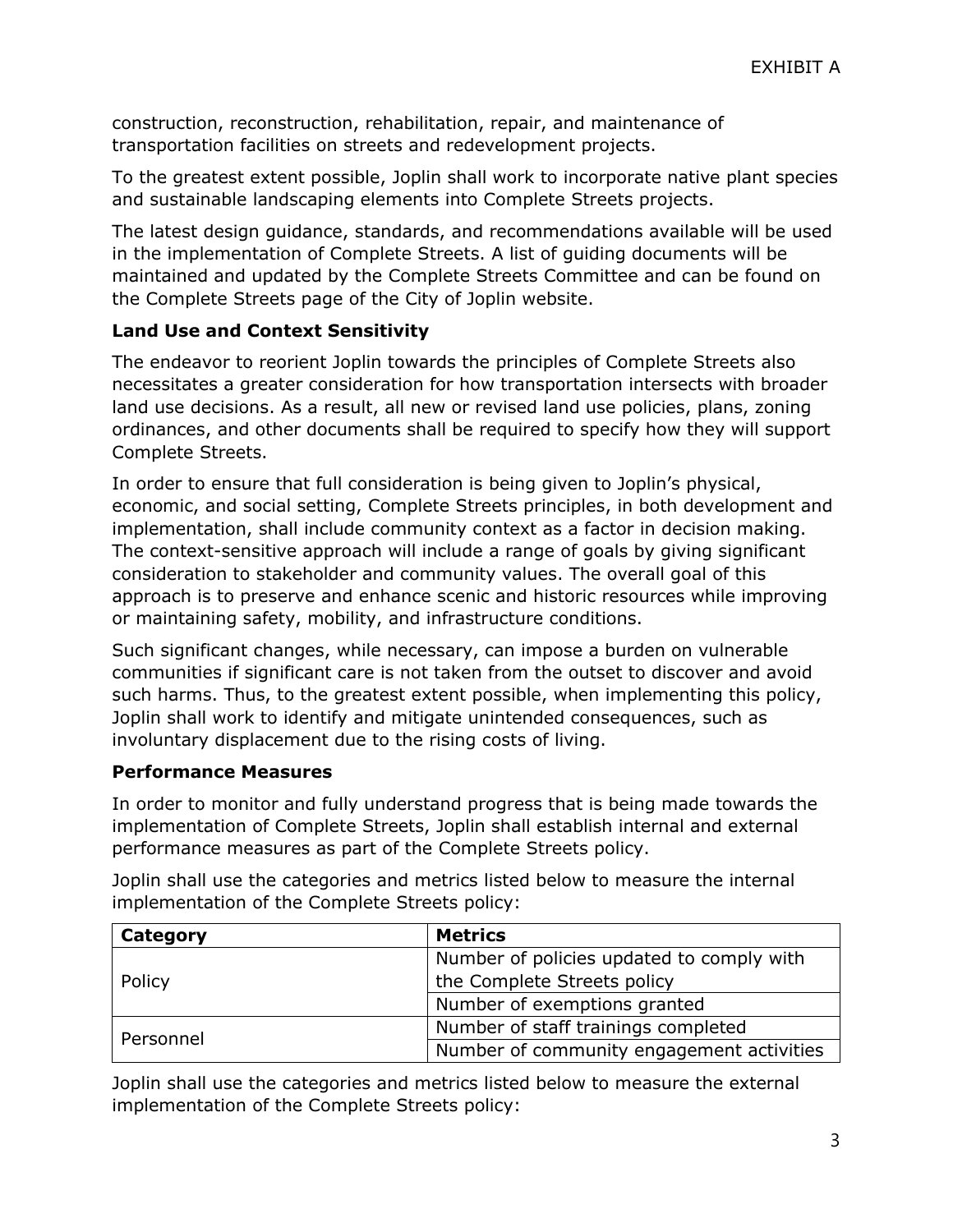| Category       | <b>Metrics</b>                               |
|----------------|----------------------------------------------|
| Safety         | Number of crashes resulting in fatalities    |
|                | and/or serious injury                        |
|                | Crash location                               |
| Infrastructure | Amount of new sidewalks built                |
|                | Amount of existing sidewalks repaired        |
|                | Amount of new trails and/or bike lanes built |
|                | Number of connective* projects completed     |
| Usage          | Number of users on existing infrastructure   |
|                | Number of users on new infrastructure        |
|                | Breakdown of transportation mode usage on    |
|                | existing roadways                            |

\*Connective projects link existing infrastructure, e.g., a project that connects two trails via bridge.

Additionally, the data related to external performance measures outlined within this policy shall be disaggregated to measure how implementation affects neighborhoods with historic disinvestment, poor health outcomes, and areas with diminished access to transportation options.

Data related to both the internal and external performance measures outlined within this policy shall be collected, analyzed, and released to the public every two years.

# **Project Selection Criteria**

Joplin shall establish criteria to encourage funding prioritization for Complete Streets implementation with at least the following principles in mind:

- Connectivity connecting existing infrastructure to existing infrastructure and creating additional connections to community assets (including, but not limited to, businesses, schools, community centers, city halls, medical facilities, parks, voting locations, or libraries)
- Multimodality implementing projects that expand infrastructure for modes of transportation other than the car
- Economic Development proposed project supports broader efforts to enhance economic development
- Equity project will broaden transportation options for neighborhoods with limited connectivity to community assets

# **Implementation Steps**

Joplin shall make Complete Streets practices a routine part of everyday operations when feasible, shall approach every transportation project and program as an opportunity to improve streets and the transportation network for all users, and shall work in coordination with other departments, agencies, and jurisdictions to achieve Complete Streets.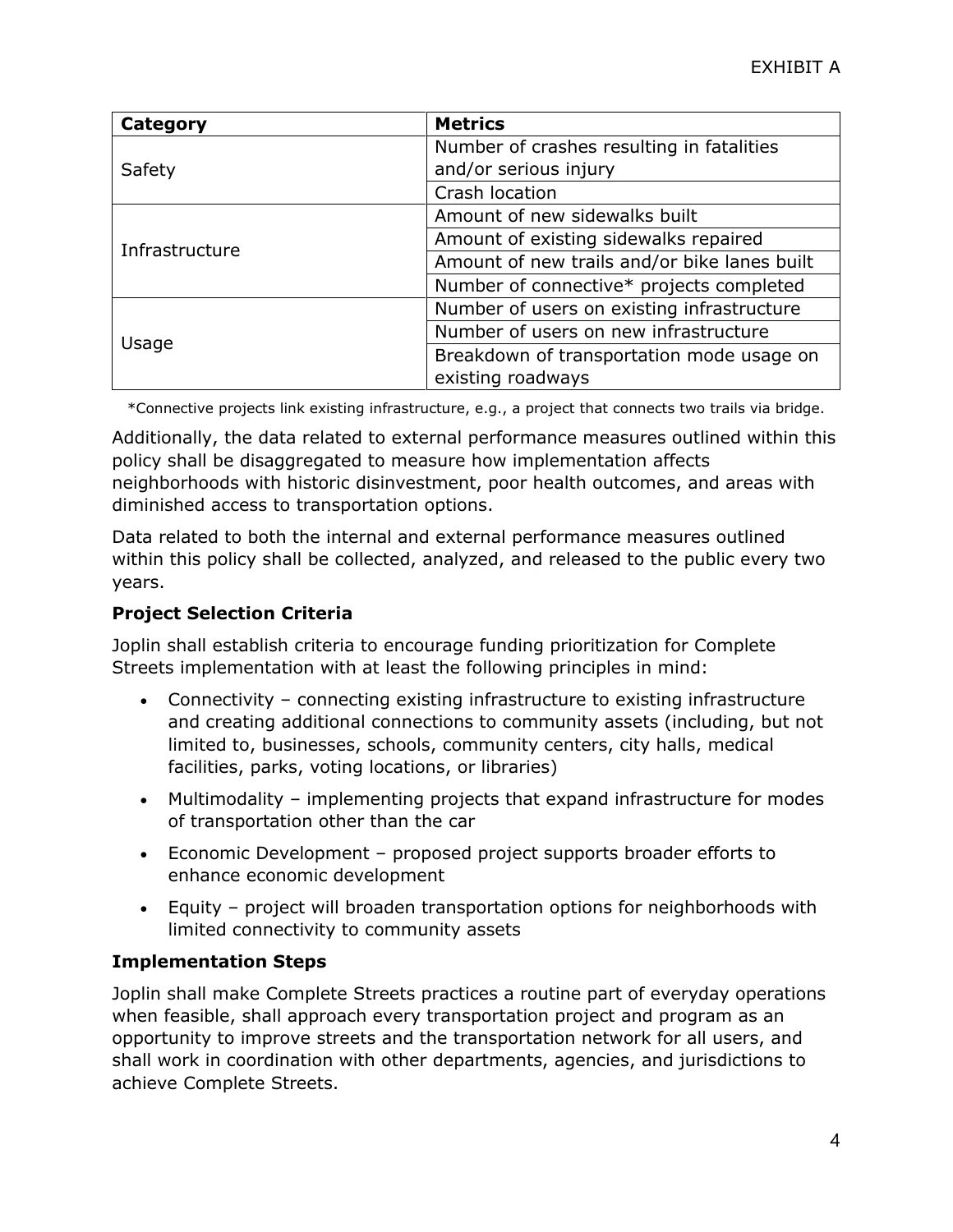Joplin shall work to revise all related procedures, plans, regulations and other necessary processes to adhere to the principles of this policy within five years of its adoption.

Further, Joplin will work to ensure that this policy remains in accordance with the optimal standards of the latest policy elements as authored by the National Complete Streets Coalition.

The Complete Streets Committee, in collaboration with appropriate staff, shall collect and publicize the performance measures identified in this policy. The committee should also use community engagement to educate the public about the principles of Complete Streets.

In addition to this policy, Joplin shall look for opportunities to curb dangerous driving behavior, including but not limited to, distracted driving and excessive speeding.